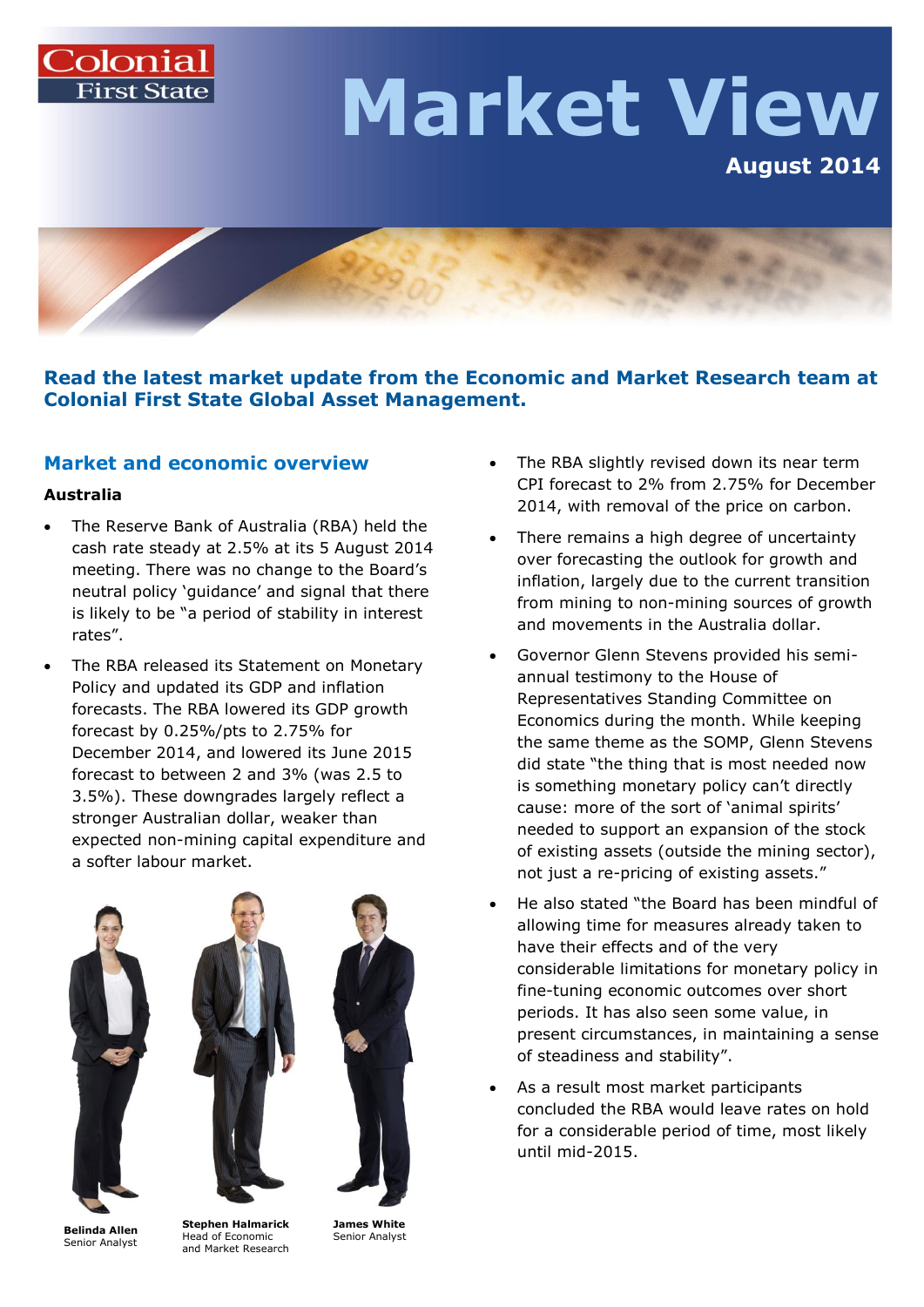- The unemployment rate rose for the month of July (data released in August), from 6.0% to 6.4%, a larger rise than expected. Overall 300 jobs were lost in July.
- Q2 2014 Capital Expenditure data showed a rose of 1.1% 4.2% per quarter, to be down 4% over 12 months. There are some tentative signs of stabilisation in the nonmining side of plans.
- The seventh estimate for 2013/14 was revised down 3% to \$A158bn driven by plans in the mining sector, while the third estimate for 2014/15 was revised up by 5% to \$A145bn.

### **United States**

- There was no meeting of the Federal Open Market Committee (FOMC) in August. However the minutes to the July meeting were released and Chair Janet Yellen spoke at the annual Jackson Hole symposium on the topic of 'Labour Markets'.
- The release of the July minutes of the FOMC indicated a slightly more 'hawkish' Federal Reserve Board then the short statement post the July meeting suggested, especially in relation to the labour market. The minutes noted "participants generally agreed that both the recent improvement in labor market conditions and the cumulative progress over the past year had been greater than anticipated and that labor market conditions had moved noticeable closer to those viewed normal in the longer run."
- The employment market continues to heal with 209,000 jobs added in July, this was lower than the 298,000 added in June, however the six-month average is now 244,000. The unemployment rate rose to 6.2%, from 6.1% with a gain in the participation rate. However wages growth remains stagnated at 2.0%.
- However Chair Yellen did caution in her Jackson Hole speech of paying too much attention to wages data, as it could be hindered by "pent-up wage deflation" with "downward nominal wage rigidity" likely holding wages higher than expected during

the earlier part of the economic recovery and now creating a slower than expected recovery in wages.

 The second estimate of Q2 2014 GDP growth was revised up from 4.0% on a seasonally adjusted annualised rate to 4.2%.

#### **Europe**

- The European Central Bank (ECB) left all three of its key interest rates on hold at its 7 August 2014 meeting as expected.
- There are growing expectations of future policy action at the ECB, potentially as early as the September meeting. This follows ECB President, Mario Draghi's comments at the Jackson Hole symposium "we stand ready to adjust our policy stance further". This follows a fall in inflation expectations, weaker activity indicators and low inflation figures.
- Inflation for July was recorded at -0.7% per month and 0.4% per year. While Q2 2014 GDP was recorded as flat, taking the annual figure to 0.7% per year.

## **United Kingdom**

• The Bank of England (BoE) left policy unchanged at its 7 August 2014 meeting, as expected. The Bank Rate was unchanged at 0.5% and the stock of asset purchases remained at £375bn. However for the first time since July 2011 two members of the nine-member committee voted for a rise in the Bank Rate, arguing economic circumstances were sufficient to justify an immediate rise in the Bank Rate and even after this rise, policy would remain extremely supportive.

## **New Zealand**

- The Reserve Bank of New Zealand (RBNZ) did not meet in August, its next meeting is on 11 September 2014. It is expected the RBNZ will now pause its interest rate hiking cycle and allow the economy to adjust to the higher interest rates.
- The unemployment rate fell to 5.6% for Q2 2014 from 5.9% in Q1 2014, although a lower participation rate did assist the fall.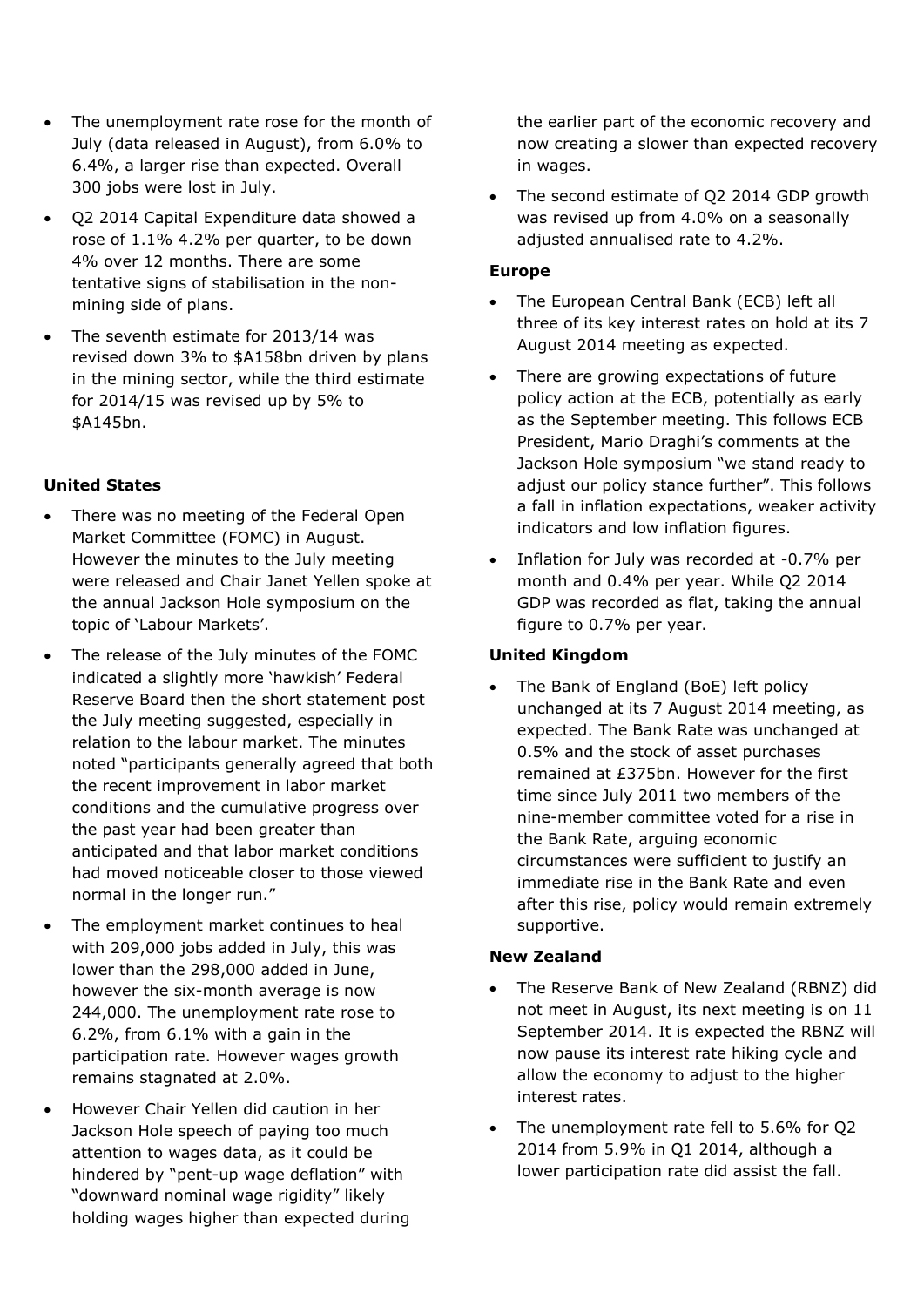The Pre-Election Economic and Fiscal Update was released ahead of the 20 September 2014 election. Treasury marginally reduced its operating balance forecasts in each fiscal year due to a slightly softer economic outlook.

#### **Japan**

- The Bank of Japan's (BoJ) policy board convened on 8 August 2014 and decided by unanimous vote to leave current monetary policy settings unchanged, as expected. The BoJ will continue to carry out money market operations so that the monetary base increases by around ¥60-70trn a year.
- Q2 2014 preliminary GDP data was released and indicated the economy contracted 1.7% per quarter, compared to a gain of 1.5% in Q1 2014. This was the sharpest contraction in three years and was driven by falls in consumption and investment after the 1 April rise in the consumption tax. The Yen continues to depreciate falling a further 1.3% against the USD in the month.

#### **China**

- There were signs of fading economic momentum in China over August. The official Manufacturing PMI fell to 51.1 in August from 51.7 and the HSBC Manufacturing PMI fell to 50.2 from 50.3. Both the new orders and production components fell suggesting weakening domestic demand.
- Total Social Financing data was weaker than expected, as was new Yuan loans. The interpretation of this data is challenging with potential regulatory changes impacting the supply and demand of credit.
- Property prices continued to weaken with prices in 64 out of 70 cities falling in July, compared to 55/70 in June.

## **Australian dollar**

 The Australian dollar (AUD) rose by 0.5% per month to finish August at \$US0.9341. The Australian dollar continues to trade in a tight range against the USD dollar with markets keenly waiting for a change in policy direction by the Federal Reserve. Over the past five

months the Australian dollar has troughed at \$US.9226 and reached as high as \$US0.9496 indicating low volatility in currency markets.

#### **AUSTRALIAN DOLLAR RANGE BOUND**



Source: Bloomberg as at 31 August 2014. Past performance is not an indication of future performance.

## **Commodities**

- Commodity prices were mixed in August, although the clear standout was a 8.1% fall in the price of iron ore. This took the iron ore price to \$US87.9 per dry metric tonne for 62% fines on rising supply and questions over the demand profile from China.
- The oil price fell 2.7% despite rising geopolitical tensions and is reflective of rising US oil production, with US inventories at the highest levels since 1990.
- Aluminium prices rose 5.5% and have gained 16% year to date with several years of low supply growth now leading to price recovery.
- In the soft commodity space, wheat rose 3.8% after falling for three consecutive months on anticipated supply gains on favourable weather over the northern hemisphere summer. Other soft commodity prices were weaker and included corn (- 0.6%) and pork (-17%). Supply of pork is recovering following the porcine virus that impacted US stocks earlier in the year.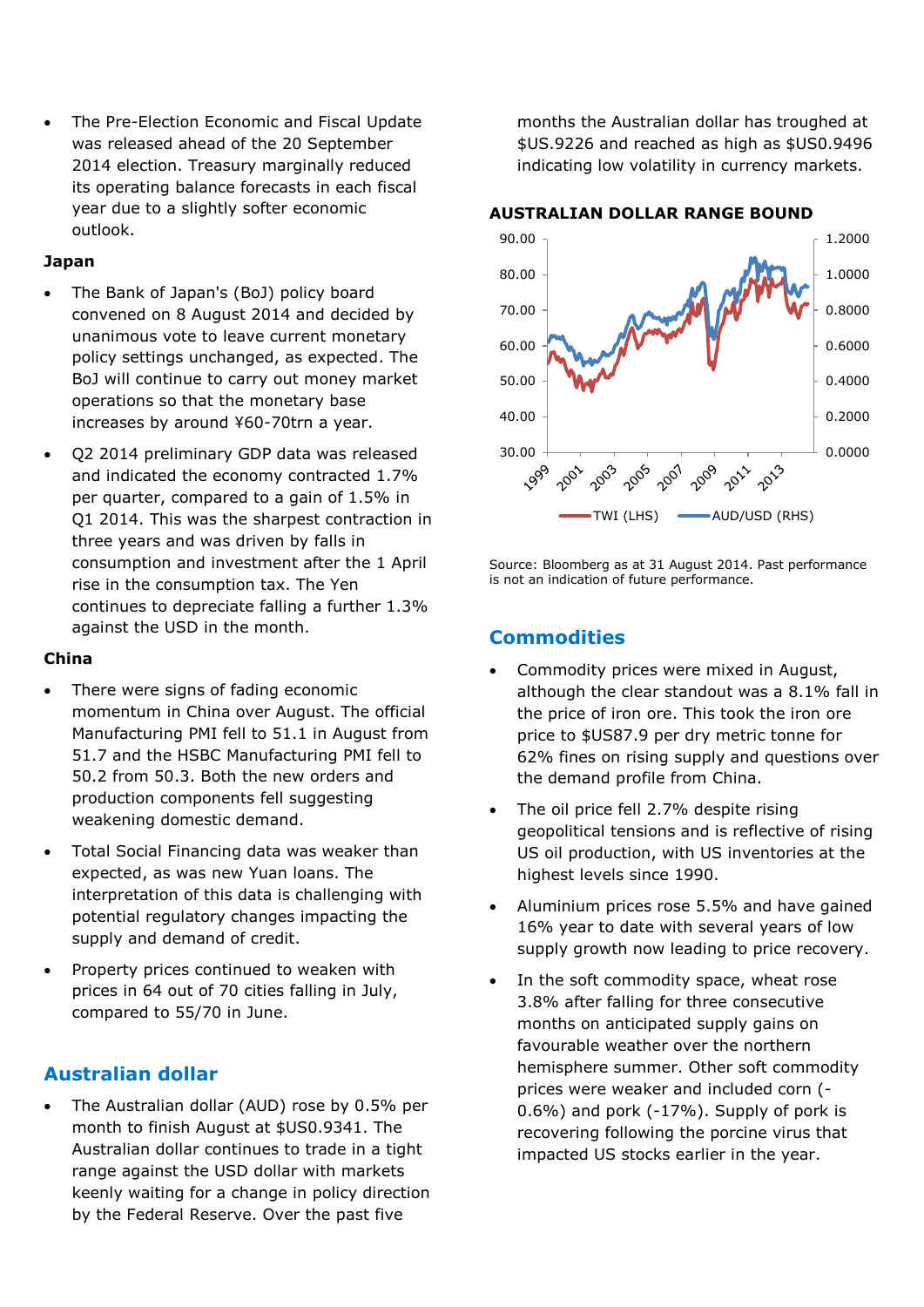#### **IRON ORE PRICE FALLS ON CONCERNS OVER CHINA**



• The gold price rose 0.4% over the month to \$US1287 an ounce and has remained relatively range bound since April.



#### **GOLD STEADY**

Source: Bloomberg as at 31 August 2014. Past performance is not an indication of future performance.

## **Australian shares**

- News flow in the Australian sharemarket was dominated by the release of companies' earnings for the six or 12 months ending 30 June 2014. Few companies announced results that significantly surprised investors; most were broadly in line with expectations.
- As has been apparent for some time, revenue growth across the market as a whole has been subdued. Most of the growth in earnings over the past year has come from cost reductions and productivity improvements. While this is encouraging to see, clearly it

cannot last forever. Revenues will need to increase for companies to generate more meaningful earnings growth in FY15 and beyond.

- Investors continue to reward companies that are committed to returning cash to shareholders, in some cases through higher dividend payout ratios. With global bond yields continuing to trend lower, dividends from equities are proving an attractive source of income for investors. The Australian sharemarket as a whole currently offers a yield of  $~1.5\%$ , which remains appealing relative to alternative investments.
- In terms of performance over the month, the S&P/ASX 200 Accumulation Index edged 0.6% higher, extending gains made in July. The health care sector was the best performing area of the market – partly due to the strong share price performance of blood plasma company CSL – while energy stocks also tended to fare well. Materials stocks performed less well, partly due to the declining iron ore price.

# **Listed property**

 The Australian listed property sector rose by 1.7% in August, bringing its year-to-date gains to 20.4%. A-REITs announced full year earnings results. The numbers were largely in line with forecasts, with no significant surprises.

## **Global shares**

- Global developed equity markets were predominantly stronger in August, although some equity markets in Japan did fall.
- Gains came despite ongoing geopolitical issues focussing on Ukraine/Russia and Northern Iraq. Instead equity markets focused on hope for more policy accommodation from the European Central Bank and further evidence of the resilience of US economic growth.
- The Chicago Board Options Exchange Volatility Index (VIX) moved back to near